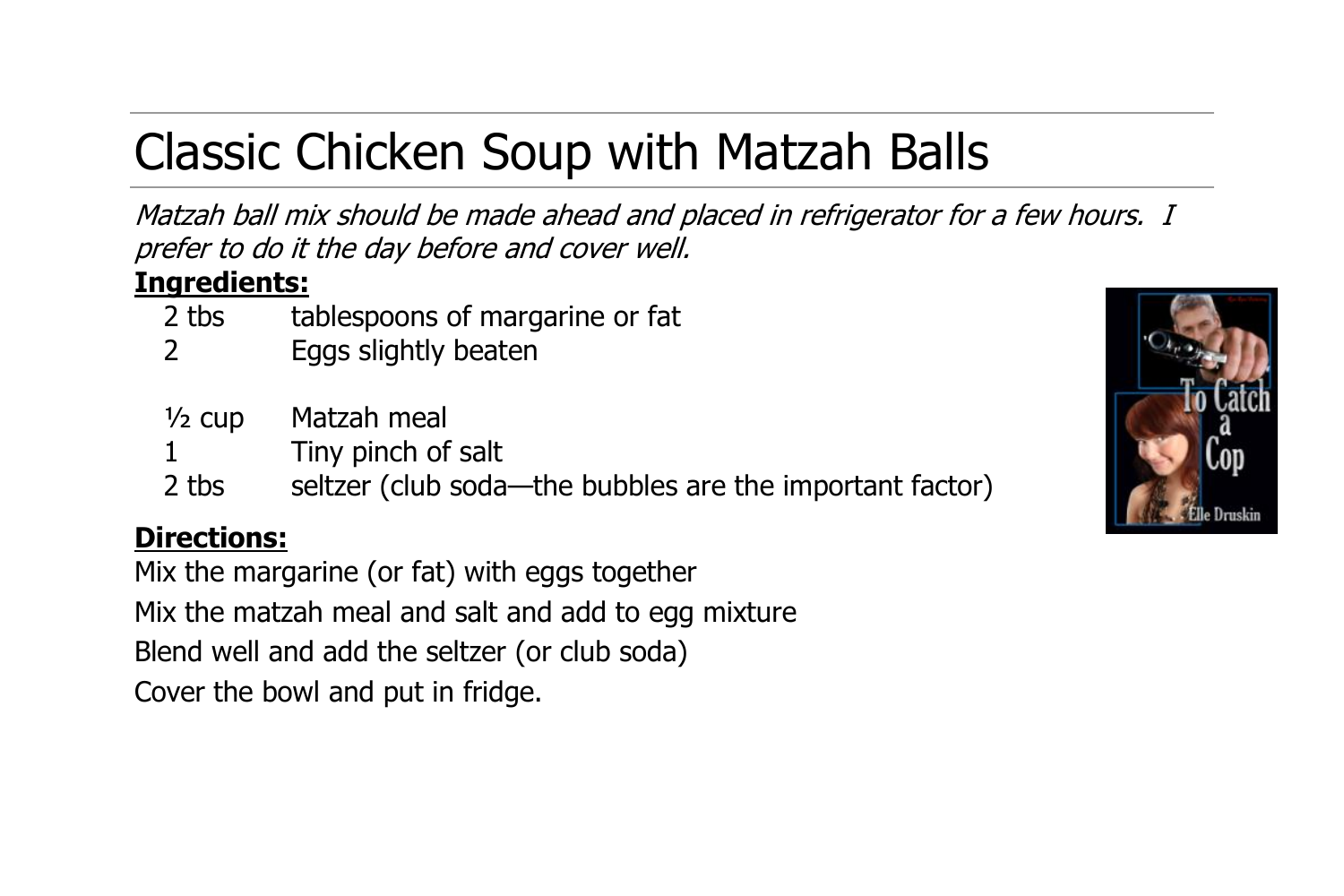When ready to add to soup, bring soup to boil, reduce flame to slight bubble, form the mixture into balls. Hands should be cool and damp so the mix doesn't stick to hands.

Cover and cook for about 30 minutes. This recipe should make about 8 matzah balls.

Tip: A variation is that they can be made ahead of time and chilled and then add to soup as it comes to boil.

The seltzer is what makes them fluffy and light rather than the heavy texture of bombs. A variation that I have only seen in my family was browning the matzah balls after cooking, in the oven to give them a slight crust.

You can also opt to add some grated onion to the mix if you like that taste.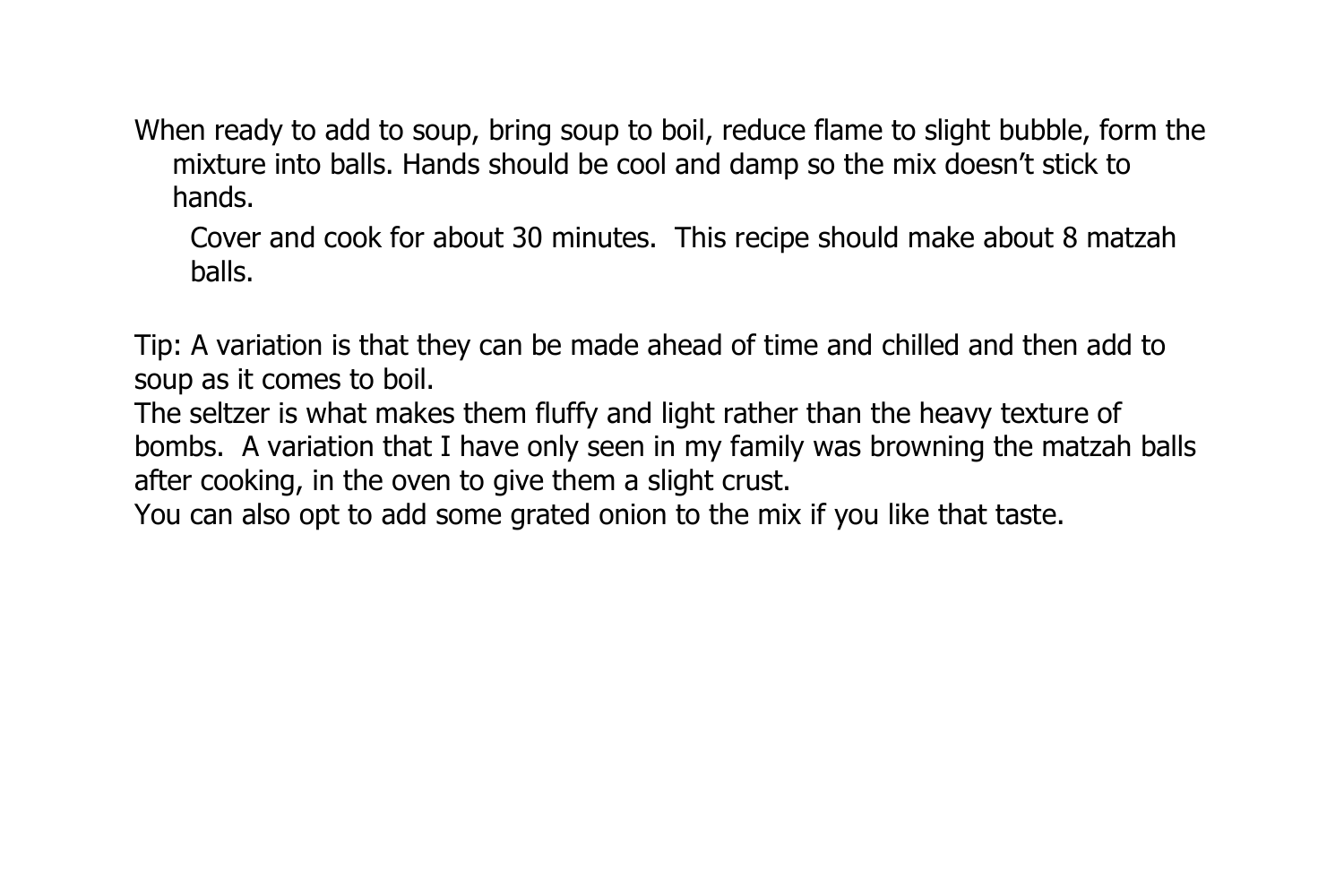## Classic Chicken Soup

#### **Ingredients:**

4-5lbs chicken cut up

- 3 qts. Water
- 2 stalks Celery
- 2 sliced Onions
- A few Sprigs of fresh dill
- 2 tsp. Of salt or to taste
- Optional Black Pepper, bay leaf, or parsley

## **Directions:**

Put the chicken in the pot, bring to boil, reduce heat and simmer for about 30 minutes. Add the other ingredients and partially cover. Simmer until the chicken is tender. You can store this soup in the refrigerator for a few days and it can also be frozen.